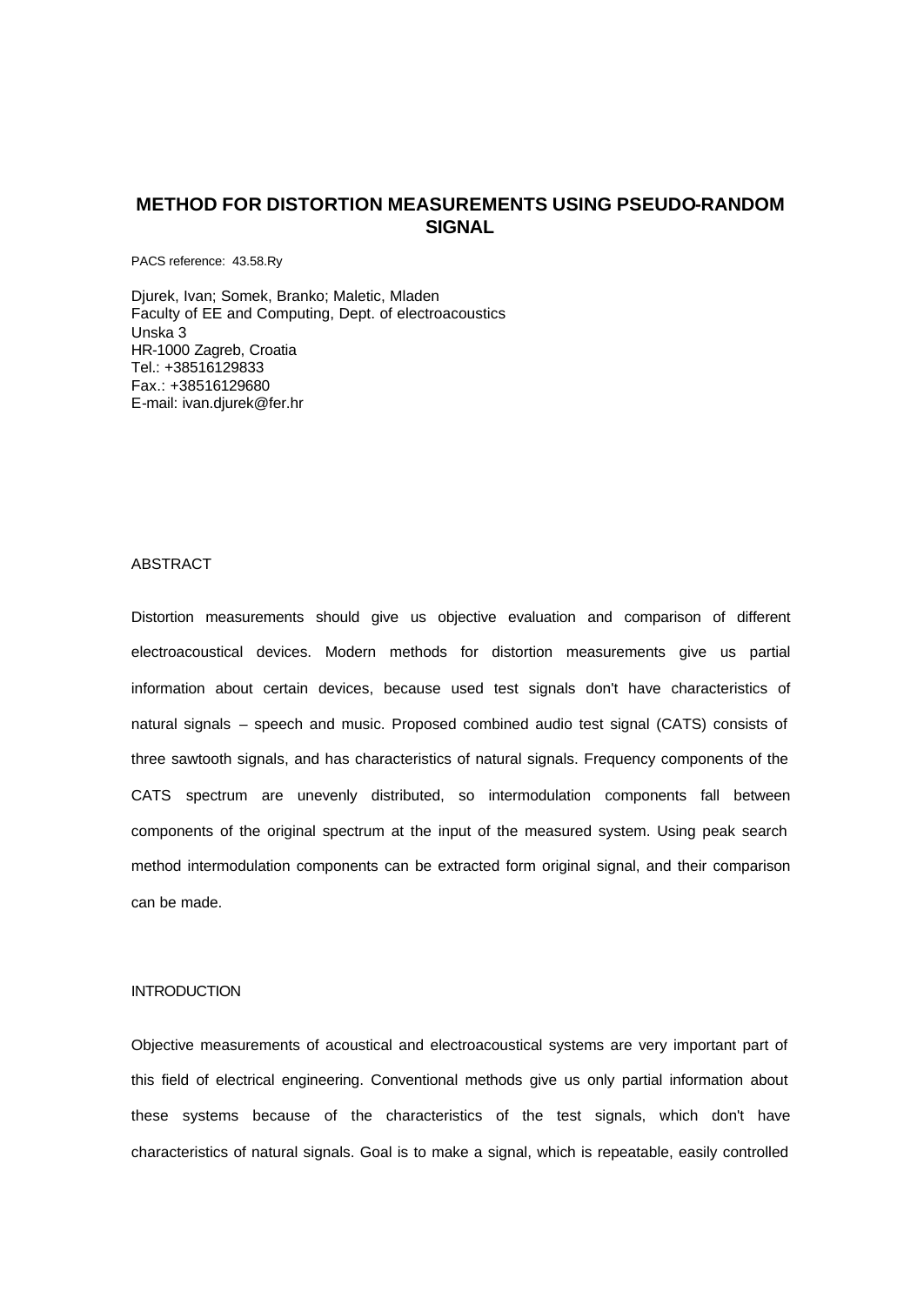and it is similar to the natural signals – speech and music. Proposed combined audio test signal basically consists of three sawtooth signals. Its probability density function is bell-like, peak factor is between 4-5, and the normalized rate of change is not grater then 75 mV/ $\mu$ s/V<sub>P</sub>. Measurements with MLS signals are in the moment very popular ways of measuring electroacoustical systems. Compared to periodic-impulse excitation (PIE), with similar impulse repetition frequency, they have much larger excitation energy, for the same peak value at the output. MLS signals also have much higher noise immunity. Generally, for measuring LTI systems we can use every synthesized test signal, that is repeatable and that has wide spectrum. This signal must have energy at all frequencies of measured LTI system. Spectrum of CATS is wide, and if it's applied into nonlinear system, distortion components fall between original spectrum components. In order to avoid distortion components to fall into original spectrum, equal spectrum shift must be applied.

# SYNTHESIS OF THE SIGNAL

Basic part of the composed audio test signal is sawtooth signal, with random varying rising times. The signal is synthesized in such a way that is not possible that two saws have same rising times. It that way there is not repetition of certain harmonics in signal. Probability density function of one sawtooth signal is rectangular. In order to get bell-like distribution, three synchronized sawtooth signals are combined. Second sawtooth signal is made with combining duration of two saws in first sawtooth signal. If first signal has 12 saws, then second would have 6. Duration of both sawtooth signal sequences is the same. The third sawtooth signal is made with same principle from second one. If second sawtooth signal has 6 saws then third one would have 3. Final composed audio test signal, in time and frequency domain, is shown in figure 1a, and 1b. Probability density function of this signal is bell-like (figure 2), and similar to the probability density function of natural signals, which have Gaussian distribution. Repetition frequency of sawtooth signal sequence determines lower part of the spectrum. In figure 1b first sawtooth signal has 24 saws, second 12, and third 6. Basic combination of three sawtooth signal have duration of approximately 3 milliseconds, which gives the lowest frequency of 300 Hz. When several sequences are combined, and lined up one after another, composed audio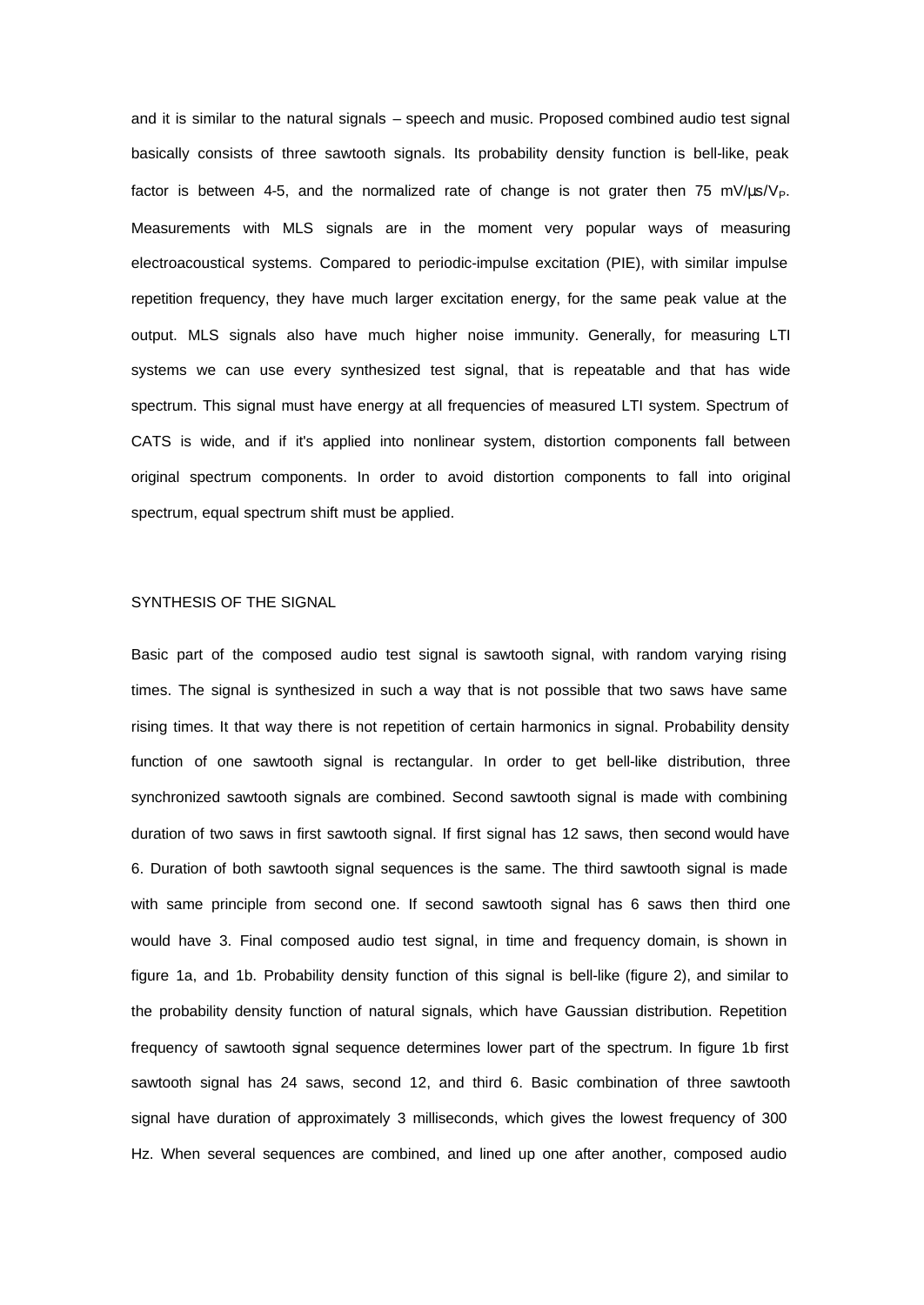test signal is modulated by the repetition frequency, so that all frequencies in lower part of the spectrum are harmonics of repetition frequency (figure 1b). In this bwer part, the spectrum is not so thick, and difference between two harmonics is determined by repetition frequency. This is basically multitone signal, which can be used for distortion measurements.

This kind of multitone signal can be also obtained with use of standard MLS signal. Problems with MLS signals are that they don't have bell-like amplitude distribution, and distortions are happening only at one amplitude level. With proposed composed audio test signal distortions happen at all amplitude levels. Also, rate of change of CATS is similar to the rate of change of natural signals.



**Figure 1a** CATS in time domain.



**Figure 1b** CATS in frequency domain (FFT points: 65536).



**Figure 2** PDF of CATS.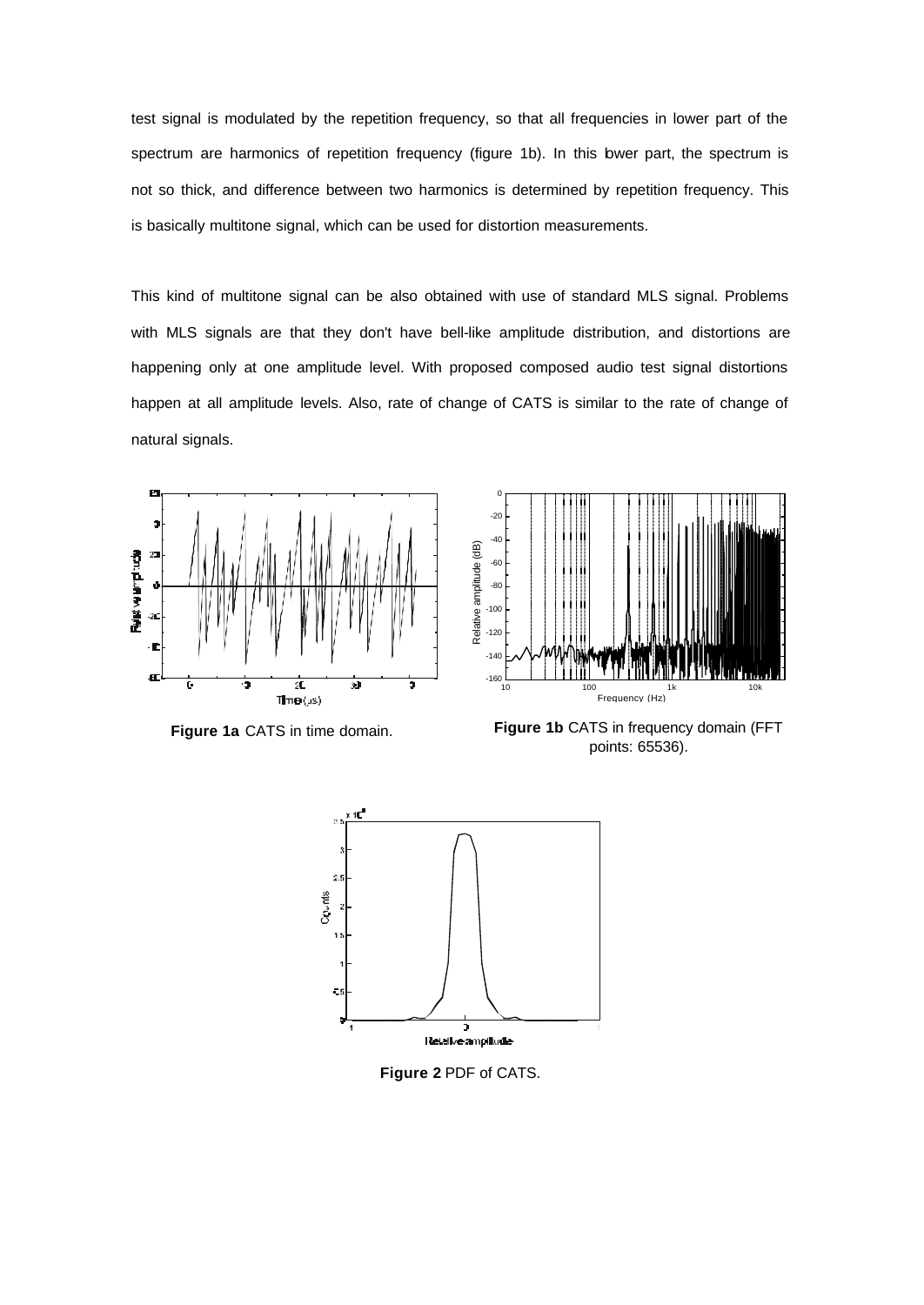#### MEASUREMENT METHOD

Distortion generated harmonics form multitone signal fall between harmonics of original signal. If all frequencies in spectrum stay in harmonic relationship, distortion generated new harmonics will fall into original spectrum. That is way spectrum components must be equally shifted for certain frequency. We have done this with use of Matlab. First, DFFT is used, and signal is transformed into frequency domain. In order to have better frequency resolution, number of FFT points is increased to over 100,000. To have enough points for this calculations composed audio test signal lasts over 4 seconds. Spectrum is shifted for certain amount, which can be changed, and transformed back to time domain with IFFT. Spectrum of shifted signal is shown in figure 3. This signal is used for distortion measurements.



**Figure 3** Shifted spectrum of the CATS (20 Hz shift).

Measurement method is similar to the basic total harmonic and intermodulation distortion measurements. Same as in these methods, newly generated harmonics must be extracted from distorted signal, and compared to the original spectrum. This is done with peak search algorithm, which is used for analysis of the DFFT result of distorted signal. To get better frequency resolution, DFFT must be calculated with large number of FFT points. Equation used for distortion calculation is basically the same as for THD measurements:

$$
\text{distortion level} = \frac{\sqrt{U_{\text{hamonics}}^2}}{\sqrt{U_{\text{original}}^2 + U_{\text{hamonics}}^2}} \cdot 100\,\% \,,\tag{1}
$$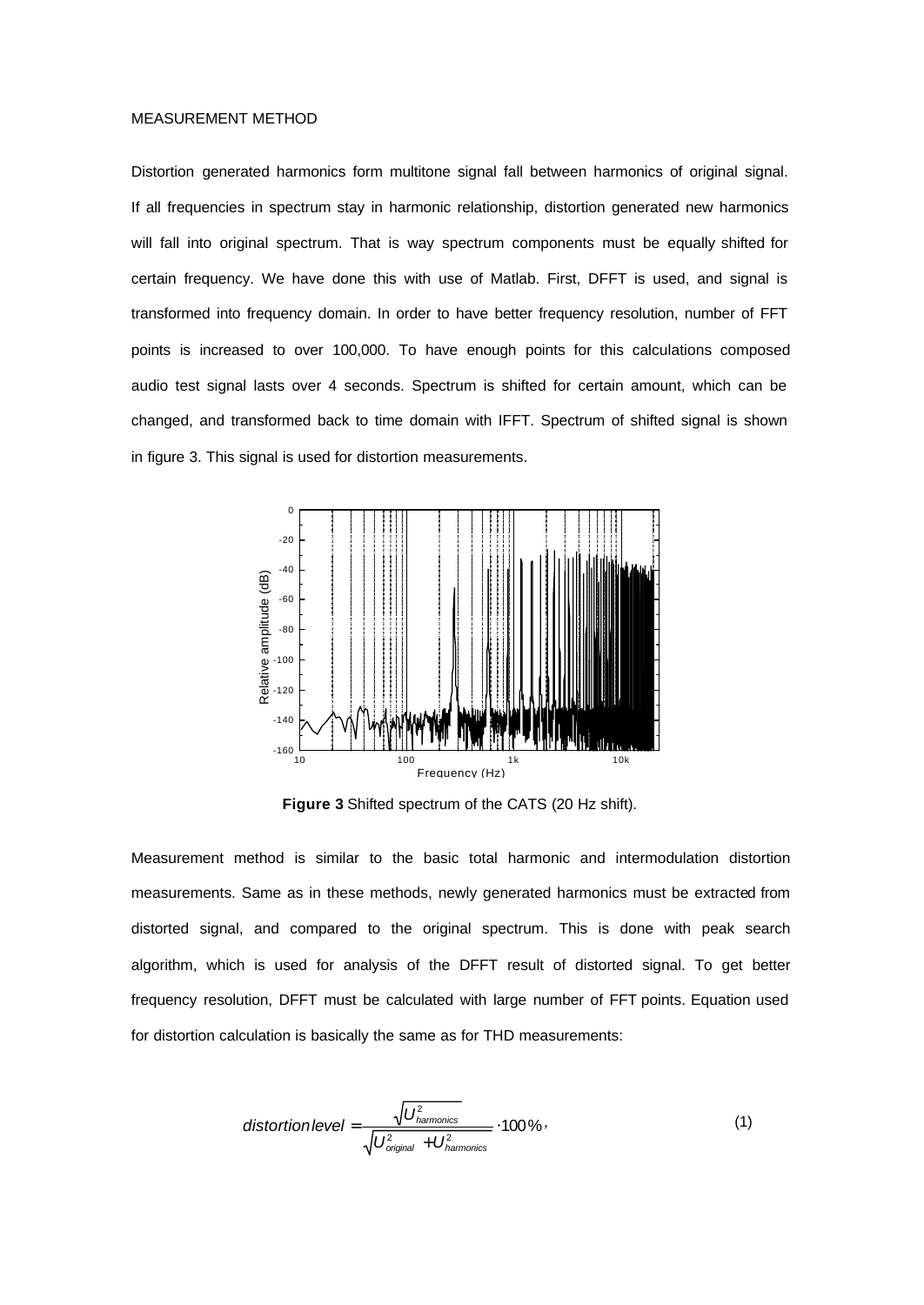where *Uharmonics* is level of distortion an intermodulation harmonics, and *Uoriginal* level of harmonics of the original signal without distortion components.

#### MEASUREMENTS

Examples of distorted composed audio test signal and MLS signals are shown in figure 4a and 4b. Distortion is simulated with third order power series function:

$$
f(t) = x(t) - 0.05 \cdot x(t)^3
$$
 (2)

Distortion components are marked in figures 4a and b. Distortion level was calculated with use of equation (1). DFFT is done for different number of FFT points. Table 1 shows results of distortion calculations for different number of FFT points.

**Table 1** Distortion level calculations for different number of FFT points (CATS signal compared to IMD-SMPTE test signal).

| Number of FFT points | Distortion level<br>(CATS) | <b>IMD-SMPTE</b> |
|----------------------|----------------------------|------------------|
| 4096                 | 0.63%                      | 1.57%            |
| 8192                 | 1.14%                      | 1.10%            |
| 16384                | 1.27%                      | 1.19%            |
| 65536                | $0.97\%$                   | 1.1%             |

As one can see, number of FFT points is directly connected with frequency resolution, and has big influence on result of distortion level calculations. If the number of FFT points is to low, we can loose accuracy at low frequencies, where intermodulation components occur (Figure 4a).



**Figure 4a** Averaged distorted spectrum of CATS (FFT points: 8192).



**Figure 4b** Averaged distorted spectrum of CATS (FFT points: 65536).